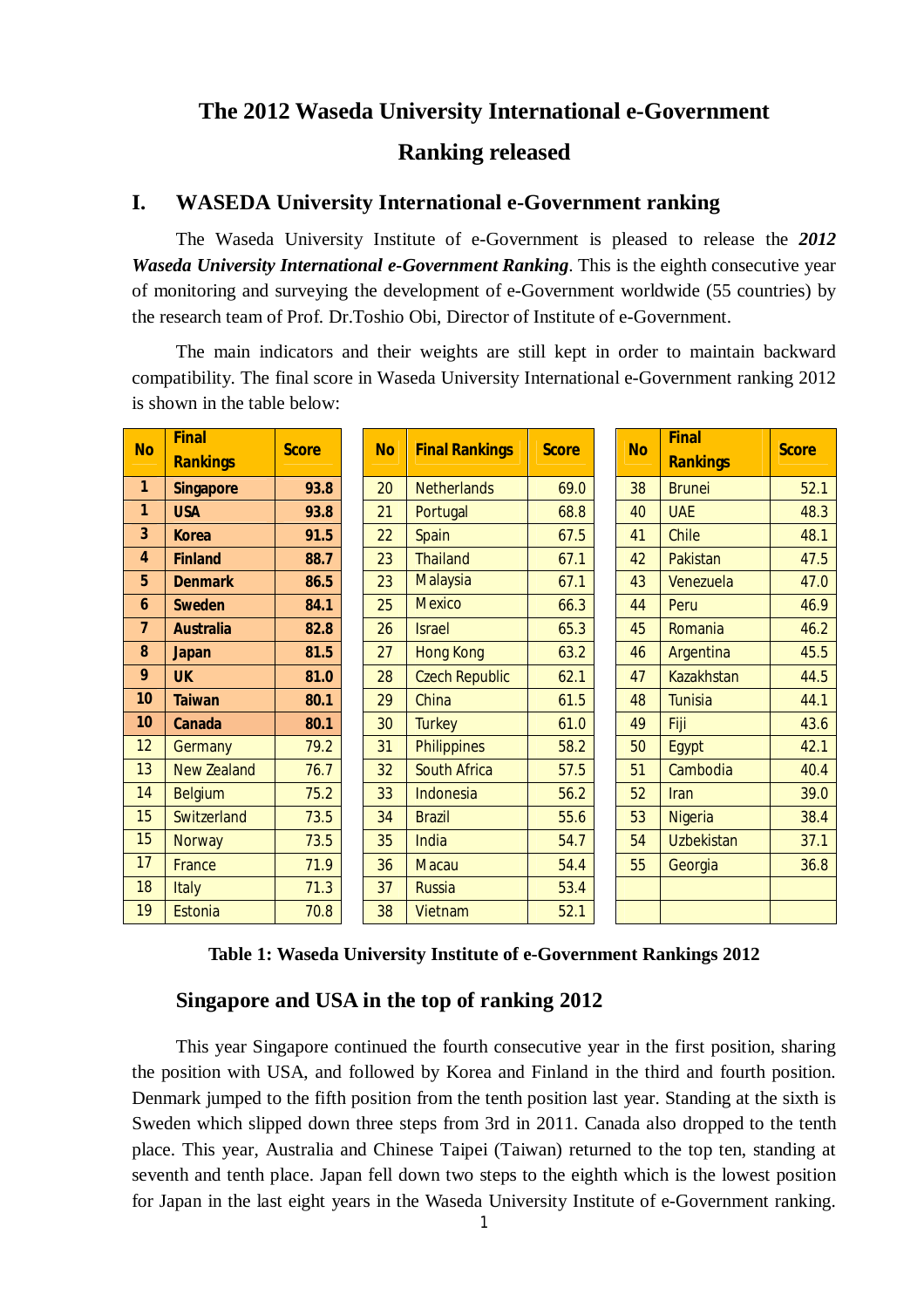Compared with last year, UK climbed one step and stood at the ninth.

According to the Waseda Survey, the top 10 countries (economy) which have the most advanced development in e-Government are: *(1) Singapore, (1) USA, (3) Korea, (4) Finland, (5) Denmark, (6) Sweden, (7) Australia, (8) Japan, (9) UK, (10) Taiwan (Chinese Taipei).*

The 2012 Waseda Ranking surveyed the e-Government development of 55 countries. Five new countries which were added to the survey for the first time, are *Argentina, Cambodia, Nigeria, UAE and Venezuela.*

The Institute of e-Government at Waseda University is also in charge of the Asia Pacific Economic Cooperation (APEC) e-Government Research Center. In coordination with APEC, the Institute has been continuously monitoring and researching the development of e-Government strategies of APEC member economies since 2004 as part of the activities of the e-APEC initiative.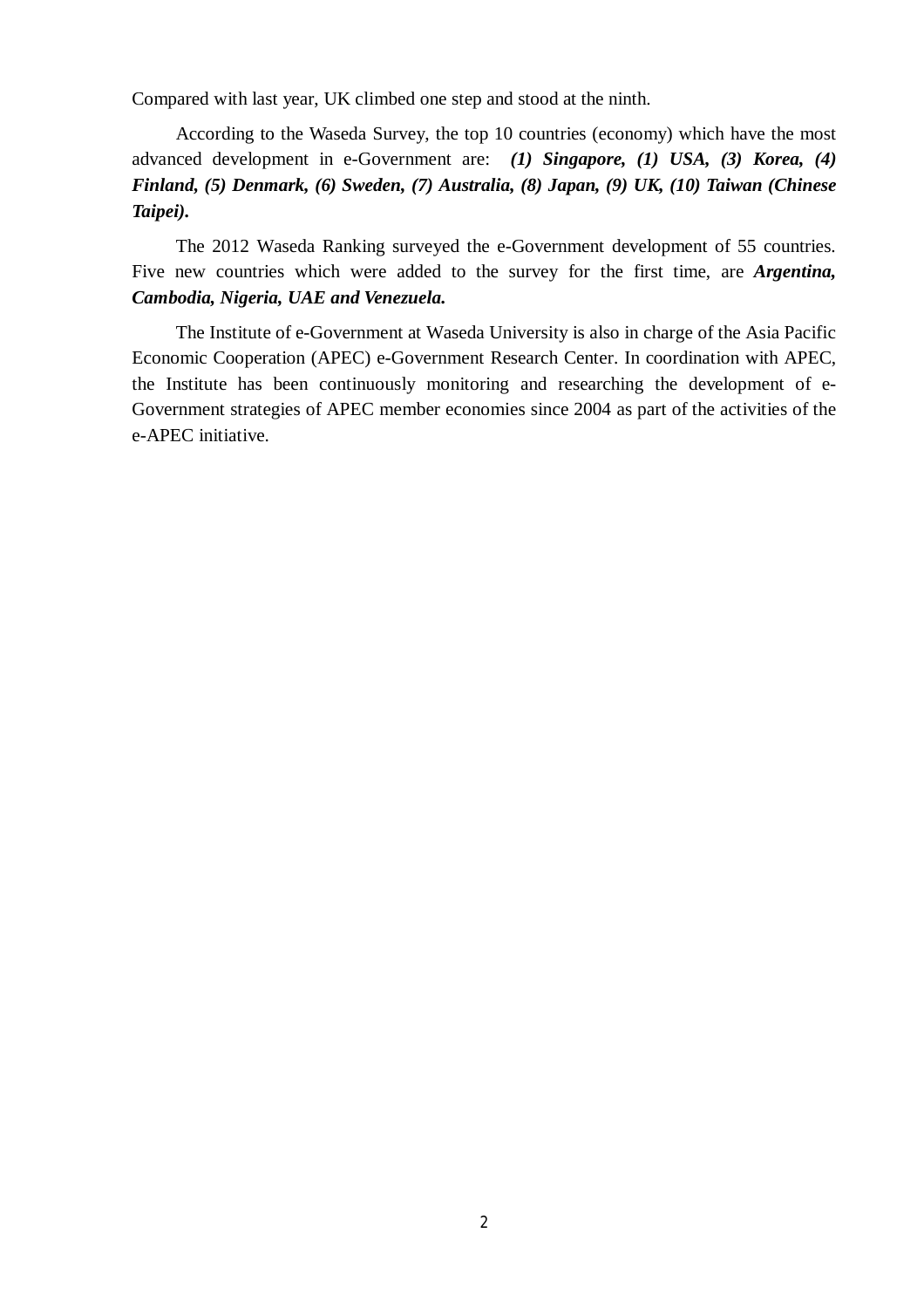| 2005         |               |                | 2006       |                | 2007             |                | 2008             |                | 2009             |                | 2010             |              | 2011             |                | 2012             |
|--------------|---------------|----------------|------------|----------------|------------------|----------------|------------------|----------------|------------------|----------------|------------------|--------------|------------------|----------------|------------------|
| 1            | <b>USA</b>    | $\mathbf{1}$   | <b>USA</b> |                | <b>USA</b>       |                | <b>USA</b>       |                | <b>Singapore</b> |                | <b>Singapore</b> |              | <b>Singapore</b> | $\mathbf{1}$   | <b>Singapore</b> |
| $\mathbf{2}$ | <b>Canada</b> | $\overline{2}$ | Canada     | $\overline{2}$ | <b>Singapore</b> | $\overline{2}$ | <b>Singapore</b> | $\overline{2}$ | <b>USA</b>       | $\overline{2}$ | <b>UK</b>        | $\mathbf{2}$ | <b>USA</b>       | 1              | <b>USA</b>       |
| 3            | Singapore     | 3              | Singapore  | 3              | Canada           | 3              | Canada           | 3              | Sweden           | 2              | <b>USA</b>       | 3            | Sweden           | 3              | Korea            |
| 4            | Finland       | $\overline{4}$ | Japan      | 4              | Japan            | 4              | Korea            | 4              | UK               | 4              | Canada           | 4            | Korea            | 4              | Finland          |
| 5            | Sweden        | 5              | Korea      | 4              | Korea            | 5              | Japan            | 5              | Japan            | 5              | Australia        | 5            | Finland          | 5              | Denmark          |
| 6            | Australia     | 6              | Germany    | 6              | Australia        | 6              | Hong Kong        | 5              | Korea            | 6              | Japan            | 6            | Japan            | 6              | Sweden           |
| 7            | Japan         | $\overline{7}$ | Taiwan     | 7              | Finland          | 7              | Australia        | 7              | Canada           | 7              | Korea            | 7            | Canada           | $\overline{7}$ | Australia        |
| 8            | Hong Kong     | 8              | Australia  | 8              | Taiwan           | 8              | Finland          | 8              | Taiwan           | 8              | Germany          | 8            | Estonia          | 8              | Japan            |
| 9            | Malaysia      | 9              | UK         | 9              | <b>UK</b>        | 9              | Sweden           | 9              | Finland          | 9              | Sweden           | 9            | Belgium          | 9              | <b>UK</b>        |
| 10           | UK            | 10             | Finland    | 10             | Sweden           | 9              | Taiwan           | 10             | Germany<br>Italy | 10             | Taiwan,<br>Italy | 10           | UK<br>Denmark    | 10             | Taiwan<br>Canada |

**Table 2: Historical trends of ranking for 2005-2012**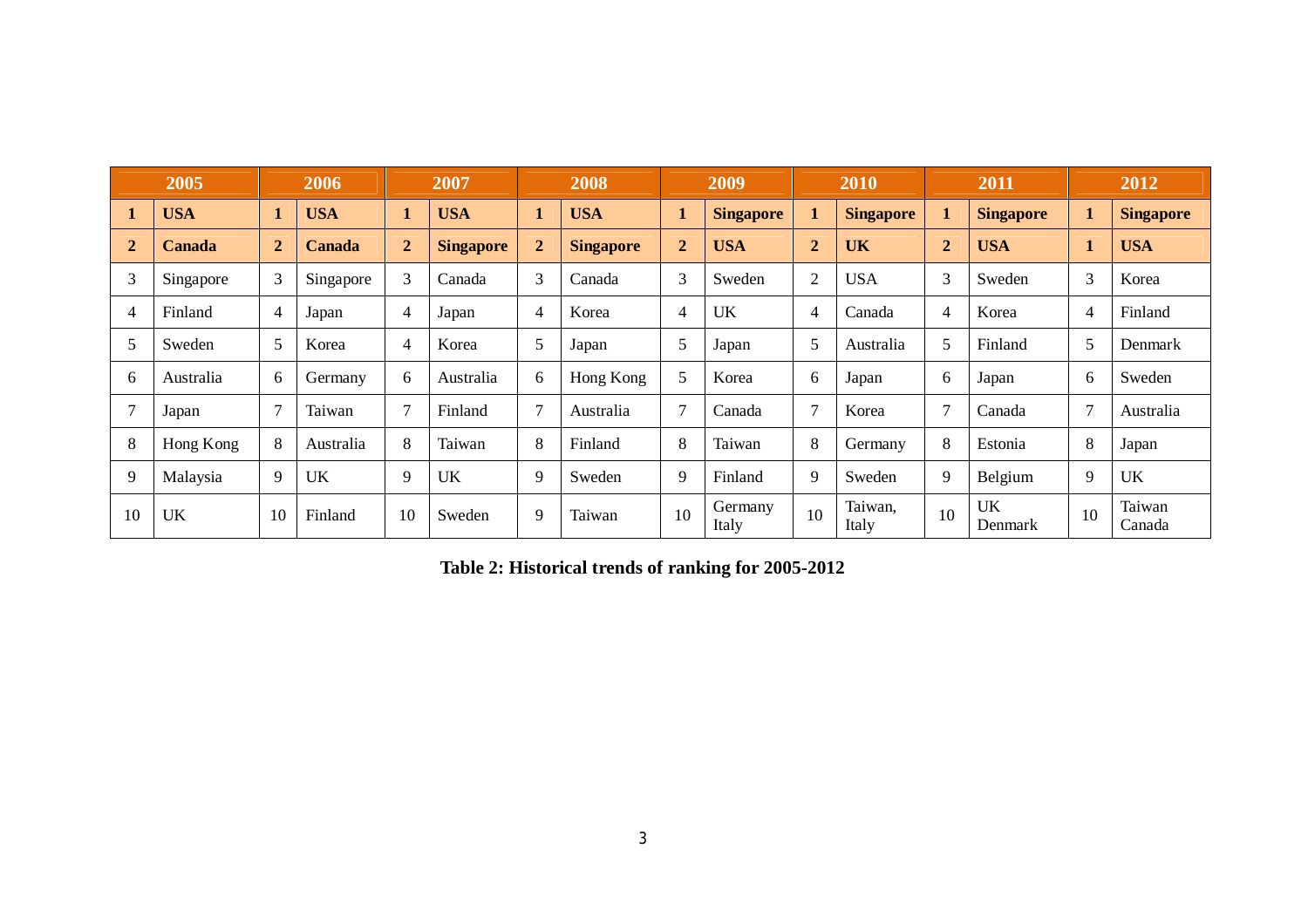## **II. Main Trends of e-Government by Indicators**

There are seven main indicators used to rank the e-Government development of countries in the world. These indicators are *Network Preparedness, Required Interfacefunctioning applications, Management Optimization, National portal, CIO in government, e-Government Promotion, and e-Participation.* These seven indicators are further broken down into 30 sub-indicators or dimensions.

| <b>Indicators</b>                                   | <b>Dimensions</b>                                                                                                                                                                         |
|-----------------------------------------------------|-------------------------------------------------------------------------------------------------------------------------------------------------------------------------------------------|
| 1. Network Preparedness/<br>Infrastructure          | 1-1 Internet Users<br>1-2 Broadband Subscribers<br>1-3 Mobile Cellular Subscribers<br>1-4 PC Users                                                                                        |
| 2. Management Optimization/<br>Efficiency           | 2-1 Optimization Awareness<br>2-2 Integrated Enterprise Architecture<br>2-3 Administrative and Budgetary Systems                                                                          |
| 3. Required Interface - Functioning<br>Applications | 3-1 Cyber Laws<br>3-2 e-Tender systems<br>3-3 e-Tax system<br>3-4 e-Payment system<br>3-5 e-Voting system<br>3-6 Social Security Service<br>3-7 Civil Registration<br>3-8 e-Health system |
| 4. National Portal – Homepage                       | 4-1 Navigation<br>4-2 Interactivity<br>4-3 Interface<br>4-4 Technical                                                                                                                     |
| 5. Government CIO                                   | 5-1 GCIO Presence<br>5-2 GCIO Mandate<br>5-3 CIO Organizations<br>5-4 CIO Development Programs                                                                                            |
| 6. e-Government Promotion                           | 6-1 Legal Mechanism<br>6-2 Enabling Mechanism<br>6-3 Support Mechanism<br>6-4 Assessment Mechanism                                                                                        |
| 7. e-Participation/Digital Inclusion                | 7-1 e-Information and Mechanisms<br>7-2 Consultation<br>7-3 Decision-Making                                                                                                               |

#### **Table 3: The main Indicators and Dimensions**

#### **1. Network Preparedness**

Regarding e-Government development issues, Network preparedness is the basic infrastructural foundation for effective e-Government implementation. Infrastructure has long been available in many countries and became an important tool to connect the citizens and enterprises to government. In our survey, the "Network preparedness" indicator comprised 10% of the total score. The sub-indicators of this indicator were Internet Users, Broadband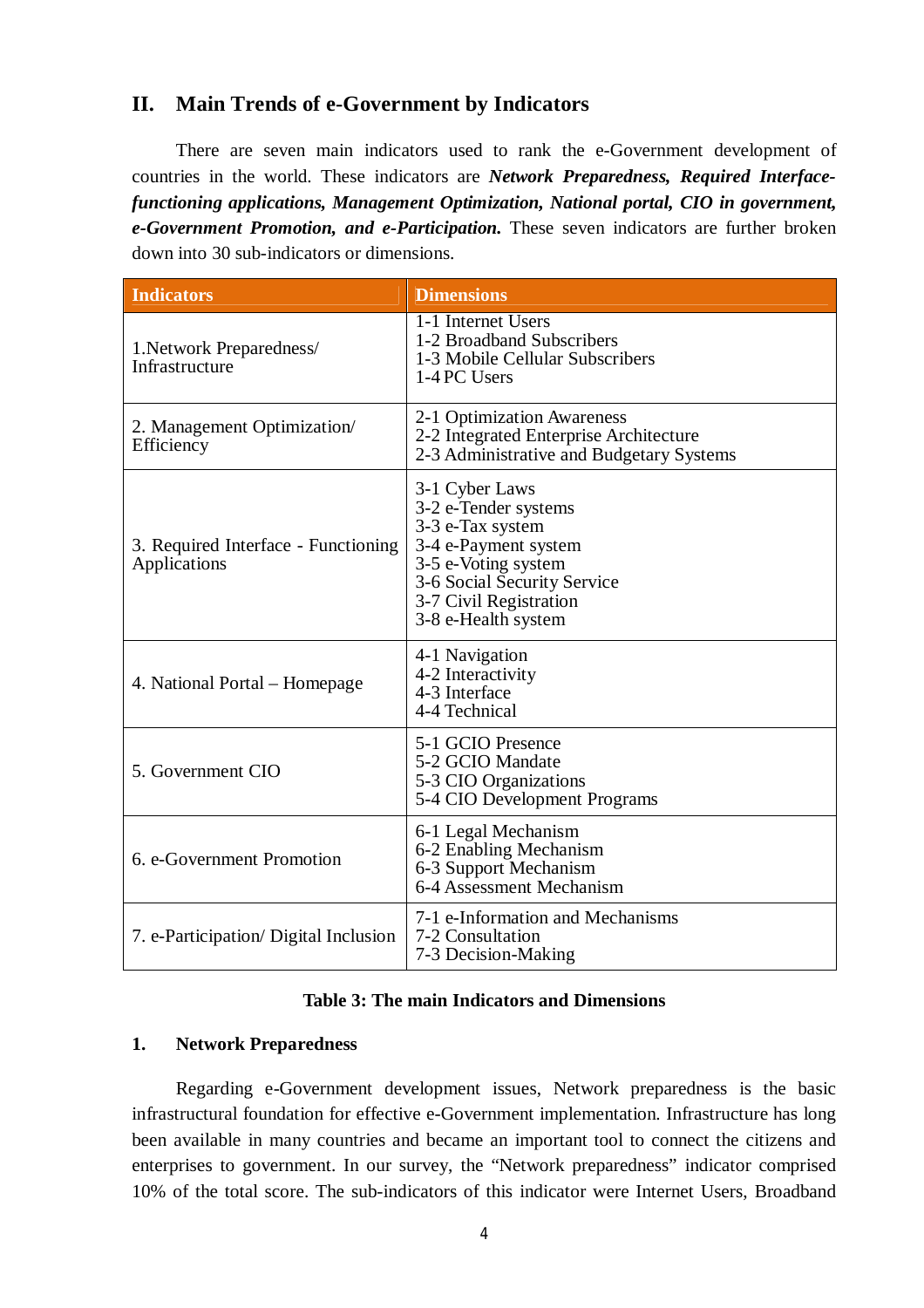Subscribers, PC Users and Mobile Cellular Subscribers.

The Internet Users indicator shows that the availability of Internet access for citizens' results in a major opportunity to apply e-government services. Broadband penetration was one of the key market indicators, which indicated the accessibility to the designated online services in high speeds. Broadband access will stimulate citizens to use such services and encourage the development of new services. The PC was the major access platform for many e-Government services; therefore the PC User was also the main sub-indicator to the successful development of e-Government.

#### **Top Ranking for Network Preparedness**

| No             | <b>Network</b><br><b>Preparedness</b> |
|----------------|---------------------------------------|
| 1              | <b>Singapore</b>                      |
| $\overline{2}$ | USA                                   |
| 3              | Korea                                 |
| 3              | <b>Denmark</b>                        |
| 5              | <b>Sweden</b>                         |
| 6              | Switzerland                           |
| $\overline{7}$ | UK                                    |
| $\overline{7}$ | Germany                               |
| 9              | <b>Finland</b>                        |
| 10             | <b>Taiwan</b>                         |
| 10             | France                                |
| 12             | Estonia                               |

In the top of this indicator were Singapore and USA, with Korea and Denmark sharing at the third place, followed by other Nordic countries i.e. Sweden  $(5<sup>th</sup>)$  and Finland  $(9<sup>th</sup>)$  which had the strength of ICT infrastructure.

Compared with the last year, Singapore and USA had a major change in this indicator. Korea's position was stable in this indicator. This year, Japan, Norway and Netherlands dropped out of the top countries. These countries were replaced by Taiwan, France and Estonia which were also the first time in the top of this indicator.

#### **2. Required Interface**

In the e-Government ranking of Waseda University, the "required interface" indicator refers to the laws of cyber security and e-Transaction as well as e-Services that government provides to citizens and enterprises. E-Services such as e-Tender system, e-Tax systems, e-Voting, e-Payment system, Social Security services (including the payment of pensions, social benefits and insurance), Civil Registration services (such as issuing birth and marriage certificates) and e-Health systems. This year, we removed two types of services: Consular Services and Labor Related Services since they were not suitable for the new trends of e-Government development. According to our survey, the "required interface" indicator had an important role in implementing the e-Government program; therefore it accounted for 20% of total score in the final ranking.

The most recent trends showed that a number of governments in developing countries shifted to user-oriented strategies and developed one-stop-service portals. They also planned to gradually expand and enhance service delivery.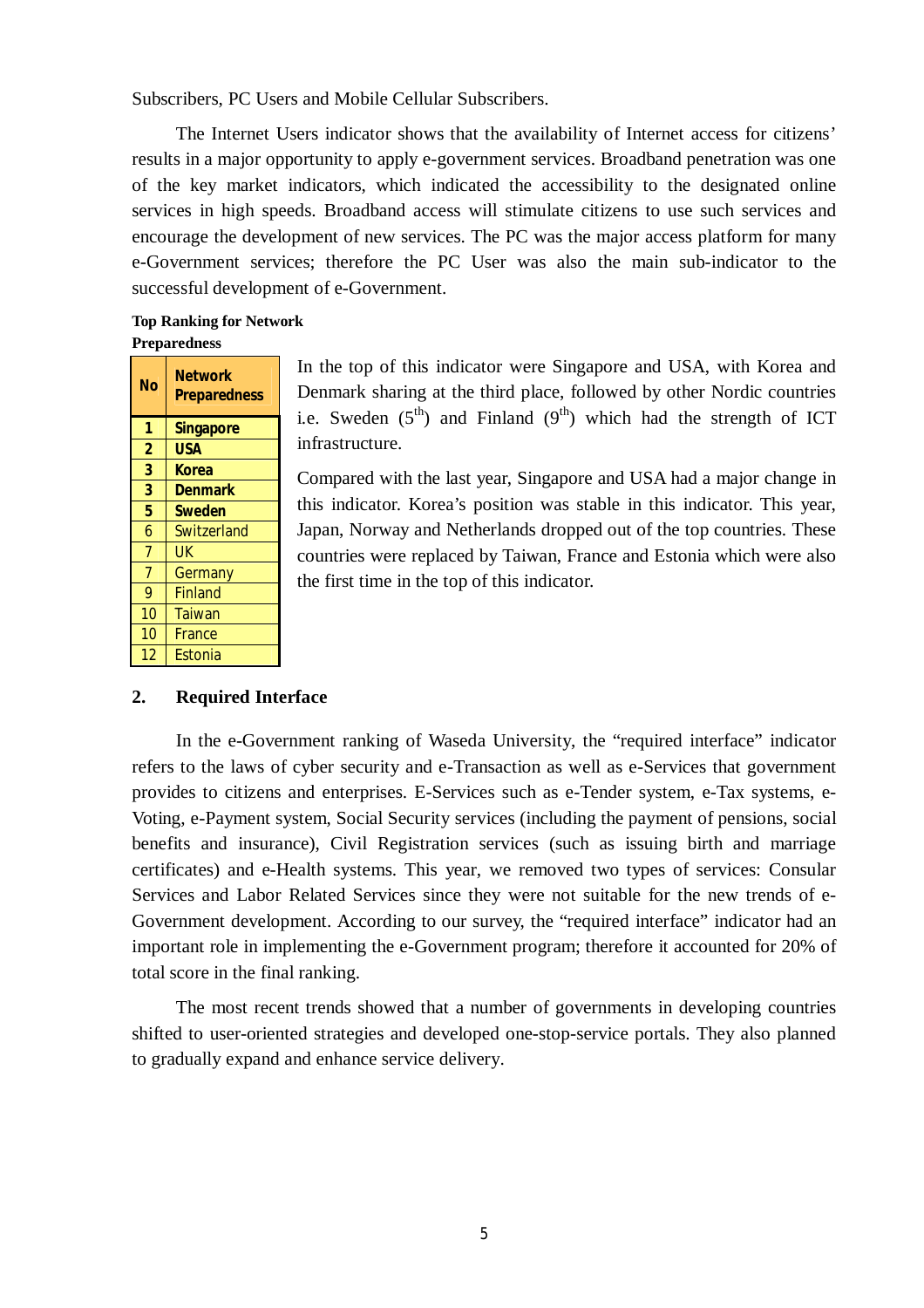#### **Top Ranking for Require Interface/Application**

| No             | <b>Required</b><br><b>Interface</b> |  |  |  |  |
|----------------|-------------------------------------|--|--|--|--|
| 1              | <b>Singapore</b>                    |  |  |  |  |
| 1              | USA                                 |  |  |  |  |
| 1              | <b>Korea</b>                        |  |  |  |  |
| 4              | <b>Sweden</b>                       |  |  |  |  |
| 4              | <b>UK</b>                           |  |  |  |  |
| $\overline{4}$ | <b>Denmark</b>                      |  |  |  |  |
| $\overline{7}$ | Germany                             |  |  |  |  |
| 8              | <b>New Zealand</b>                  |  |  |  |  |
| 9              | France                              |  |  |  |  |
| 9              | Japan                               |  |  |  |  |
| 11             | Taiwan                              |  |  |  |  |
| 11             | <b>Finland</b>                      |  |  |  |  |
| 13             | Malaysia                            |  |  |  |  |

Similar to the "Network Preparedness" indicator, Singapore, USA and Korea share the first position also in the "required interface" indicator. These countries are followed by Sweden, UK and Denmark sharing the fourth position. The top countries in the final ranking are usually also the top in this indicator and this year was not exceptional in that regard.

Some countries like Australia, Canada, and Estonia were not in the top in this indicator as they were last year. On the other hand, Germany, Taiwan, Finland and Malaysia were the first time in the top of ranking.

Malaysia was the only country from Southeast Asia in the top of this indicator and tied at  $13<sup>th</sup>$  place.

#### **3. Management Optimization**

The "Management Optimization" indicator reflects the usage of ICT for improving internal processes and measuring the government's computerization efforts and the level of ICT integration. Standardization of service procedures and information systems in order to achieve internal effectiveness and efficiency of governmental operations can be constrained by many reasons. While infrastructure and local capacity are an issue for developing countries and countries with a large geographical area, the progress in developed countries may be held back due to the fundamental structure of the government, wherein individual local governments are comparatively stronger than the central government.

In our survey, because of its importance this indicator made up 20% of the total score. This indicator referred to the e-Government strategies at national and sub-national level, which encompassed the entire national government and well-defined targets. Moreover, the national e-Government strategy should clearly state an agency or group of agencies which supervise/coordinate/consult/report on the e-Government strategy implementation. This indicator also referred to Meta-data that is used by Government agencies.

| No             | <b>Management</b><br><b>Optimization</b> |
|----------------|------------------------------------------|
| 1              | <b>USA</b>                               |
| $\overline{2}$ | <b>Singapore</b>                         |
| $\overline{2}$ | Canada                                   |
| 4              | <b>Australia</b>                         |
| 5              | <b>Korea</b>                             |
| 5              | UK                                       |
| 5              | France                                   |
| 8              | <b>Finland</b>                           |
| 8              | <b>Denmark</b>                           |
| 10             | Japan                                    |
| 10             | <b>Belgium</b>                           |
| 12             | Sweden                                   |

**Top Ranking for Management Optimization**

In this indicator, all the countries in the top ten received the excellent score. The "management optimization" along with "network preparedness" constituted foundations for the effective implementation of e-Government; it was expected that the countries with mature e-Government had well established interoperability frameworks and administrative systems. Even though the indicator was able to separate good management optimization practice from the "best" management optimization practice, the number of the countries entering the good cluster has been expanding. Thus, the indicator requires a further refinement in order to provide better distinction among the countries.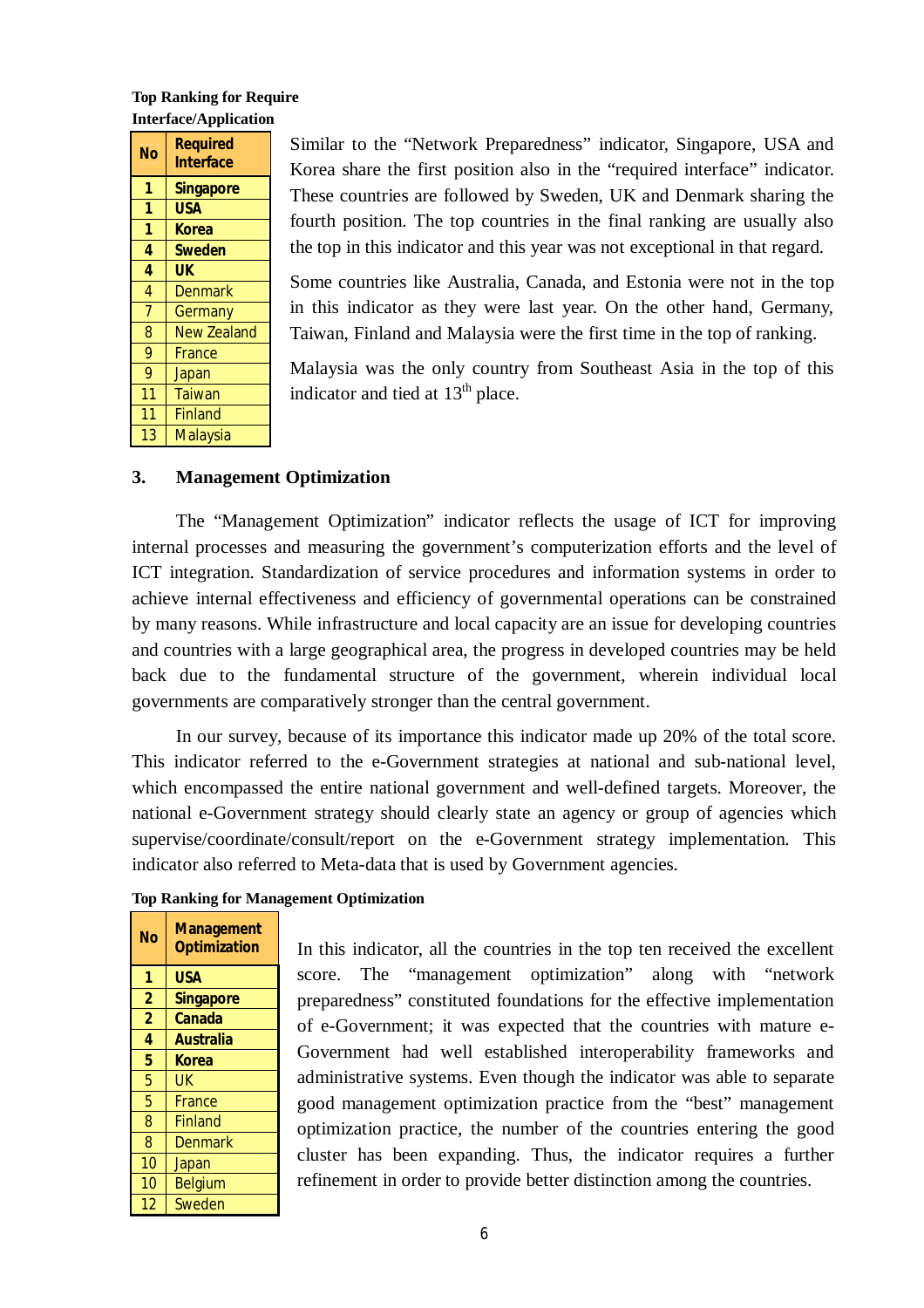## **4. National Portal**

The national portal was the basic interface for stakeholders to contact government electronically. In this indicator, the Waseda University ranking selected four factors affecting the portal significantly; they were Navigation, Interactivity, Interface, and Technical.

Eighteen parameters were adopted to evaluate the Interface of a national portal. As for Navigation, fourteen parameters were employed to test the basic functions of a portal. Interactivity was measured with fifteen parameters. Twelve parameters were adopted for Technical indicator to test the innovativeness of a portal.

#### **Top Ranking for National Portal**

| <b>No</b>      | National<br><b>Portal</b> |
|----------------|---------------------------|
| 1              | <b>Singapore</b>          |
| $\overline{2}$ | <b>USA</b>                |
| 3              | <b>Finland</b>            |
| 3              | <b>Sweden</b>             |
| 5              | <b>Korea</b>              |
| 5              | UK                        |
| $\overline{7}$ | Japan                     |
| $\overline{7}$ | <b>Denmark</b>            |
| 9              | Australia                 |
| $\overline{9}$ | Canada                    |
| 11             | <b>New Zealand</b>        |
| 12             | Estonia                   |
| 13             | <b>Hong Kong</b>          |

Last year, USA remained the first position in three consecutive years, but this year Singapore replaced USA in the top. Following were Finland and Sweden at the same position, the third. Korea and UK stood at the fifth, while Japan and Denmark in the seventh of the ranking, followed by Australia and Canada at the same place, ninth.

Compared with last year, some countries such as New Zealand and Hong Kong entered in the top for the first time. Estonia stepped down to the  $12^{th}$  place.

Most of National Portals in the top ten countries have been using Web 2.0 technology and combining SNS features as well as being userfriendly. All the portals had easy-to-use electronic services and services for finding information.

#### **5. Government Chief Information Officer (CIO)**

The Government CIO was a very important indicator in Waseda e-Government ranking. The CIO was expected to align management strategy with ICT investment in order to achieve a balance between the business strategy, organizational reform, and management reform; hence, the Government CIO was considered by many governments to be one of the key factors in the success of e-Government implementation.

In the Waseda survey, we split this indicator into four elements: firstly the presence of CIOs in government; secondly, the extent of their mandate; thirdly, the existence of organizations which fostered CIO development, and finally, the special development courses and the degree/quality which taught CIO related curricula.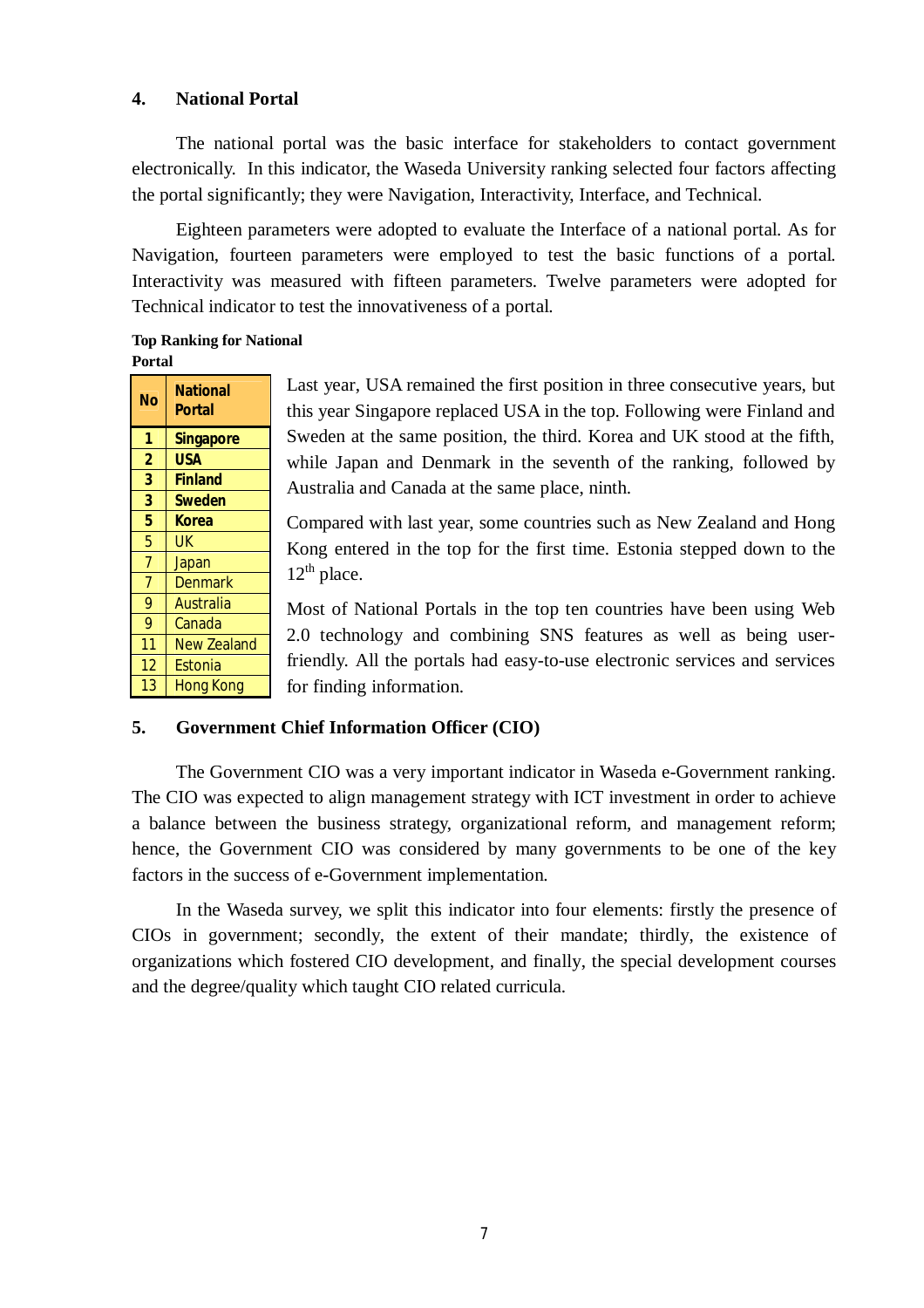#### **Top Ranking for Government**

**CIO**

| Nο | <b>CIO</b>         |
|----|--------------------|
| 1  | <b>USA</b>         |
| 1  | <b>Korea</b>       |
| 3  | <b>Singapore</b>   |
| 4  | <b>Sweden</b>      |
| 5  | <b>Japan</b>       |
| 6  | <b>Finland</b>     |
| 6  | Germany            |
| 8  | UK                 |
| 8  | <b>New Zealand</b> |
| 10 | Australia          |
| 11 | <b>Thailand</b>    |
| 12 | Indonesia          |

In the top of ranking was USA, Korea as  $1<sup>st</sup>$  and Singapore in the  $3<sup>rd</sup>$ . USA and Korea had the full score, which means that these countries had many CIO policies and strategies and they issued laws and legislations on CIO in order to develop e-Government.

Singapore fell from the second place last year to the third this year, followed by Sweden at fourth. Compared to last year, Sweden had a big change in this indicator; the country climbed four steps. Japan was down to the fifth place.

For the first time, Thailand and Indonesia rose to the high rank group of this indicator among the only Southeast Asian countries to do so.

## **6. E-Government Promotion**

In the Waseda University International e-Government ranking, the e-Government promotion included activities involved in supporting the implementation of e-Government such as legal frameworks and mechanisms (law, legislations, plans, policies and strategies). In other words, these activities are carried out by the government in order to support the development of e-Services as well as e-Government.

The "e-Government Promotion" indicator was evaluated by using a comprehensive list of parameters, which judged the degree of development in each section and the current status of each government's e-Government promotion development.

#### **Top Ranking for e-Government Promotion**

| No             | e-Government<br>promotion |
|----------------|---------------------------|
| 1              | <b>Sweden</b>             |
| $\overline{2}$ | <b>Singapore</b>          |
| $\overline{2}$ | <b>Korea</b>              |
| 4              | USA                       |
| 4              | <b>Japan</b>              |
| 6              | Taiwan                    |
| $\overline{7}$ | Australia                 |
| 8              | <b>Finland</b>            |
| 9              | <b>Denmark</b>            |
| 10             | Canada                    |
| 11             | Portugal                  |
| 12             | Italy                     |

Sweden got a nearly full score and tied at first place. Singapore and Korea followed closely and tied at second.

The USA and Japan were in the same place and stood at fourth in the ranking, Taiwan and Australia ranked at sixth and seventh respectively. Standing at eighth and ninth were Finland and Denmark, followed by Canada, Portugal and Italy.

Last year, Taiwan and Denmark were not in the top but this year Taiwan jumped into the top and became a country that has very good e-Government promotion.

## **7. E-Participation**

E-Participation was a term referring to ICT-supported participation in government and governance processes. Processes may concern administration, service delivery, decision making and policy making.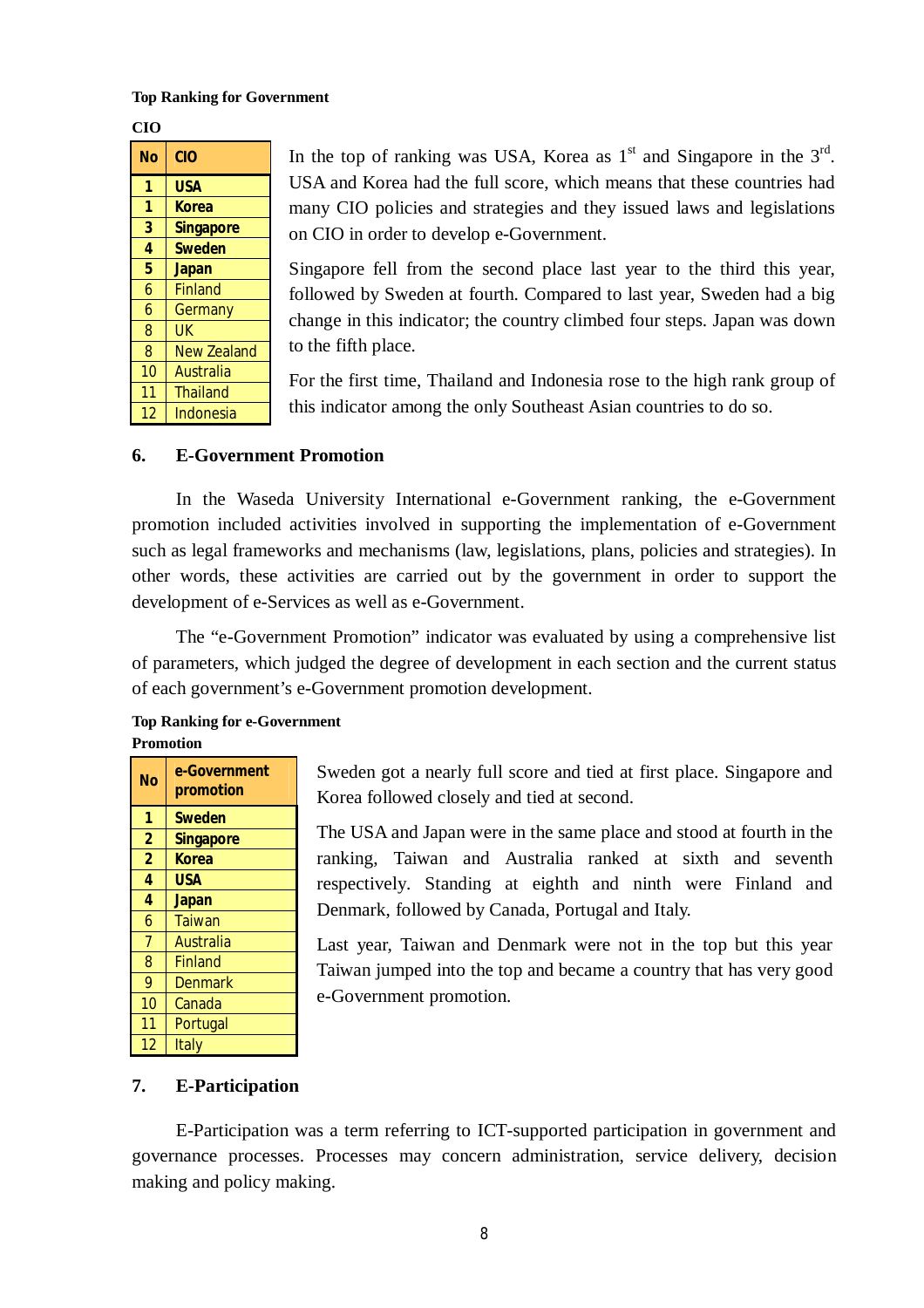This is the second year we introduced this indicator. The Waseda ranking adopted the UN definition and measured the presence of e-participation through three sub-indicators, i.e. e-Information, e-Consultation, and e-Decision making that were in turn divided to many parameters upon which e-Participation were measured.

#### **Top Ranking for e-Participation**

| No             | e-Participation    |
|----------------|--------------------|
| 1              | <b>Australia</b>   |
| $\overline{2}$ | <b>Sweden</b>      |
| 3              | <b>Finland</b>     |
| $\overline{3}$ | <b>USA</b>         |
| 5              | <b>Singapore</b>   |
| $\overline{5}$ | <b>Denmark</b>     |
| $\overline{7}$ | Germany            |
| $\overline{7}$ | <b>New Zealand</b> |
| 9              | Japan              |
| 10             | Korea              |
| 10             | Canada             |
| 12             | UK                 |

In this indicator, Australia tied at first place with a full score, followed by Sweden and Finland in the second and third place. USA jumped up four steps and tied at third, which is the same place as Finland's. Singapore and Denmark were at fifth place while both Germany and New Zealand tied at the seventh for the first time. Japan, Korea and Canada simultaneously dropped and tied at ninth and tenth.

All countries in the top ten were developed countries which means that the application of ICT in the management and leadership of government have been implemented very effectively in developed countries

## **III. New Trends by scoring groupings 2012**

This latest edition of the Waseda Ranking surveyed the e-Government development of 55 countries (economies) altogether. New to the 2012 ranking were 5 countries. Our comparison were categorized in four groups: the higher scoring countries was group 1, group 2 was the middle scoring countries, group 3 was lower scoring countries, and the last one was a new group that comprised the new countries.

#### **The upper scoring group**

The biggest change this year occurred in the first place. After three consecutive years leading in the first place, Singapore shared with USA. Last year, Estonia and Belgium were in the top ten, but this year they dropped out of top ten and were replaced by Australia and Taiwan.

In the upper countries, there were many changes in policies and strategies for development of e-Government. They also received more scores in some indicators than the previous years. This year was also the first year when some countries in top ten started implementing a new five year strategy or a new master plan to develop e-Government.

#### **The middle scoring group**

Most countries in this group were developing .Both Thailand and Malaysia have been leading in Southeast Asia and ranked at  $23<sup>st</sup>$  followed by Philippines, Indonesia, Brunei and Vietnam. One country from South America that has improved its ranking was Brazil. Some countries like Russia and Czech Republic also had a good position in the ranking this year.

#### **The lower scoring group**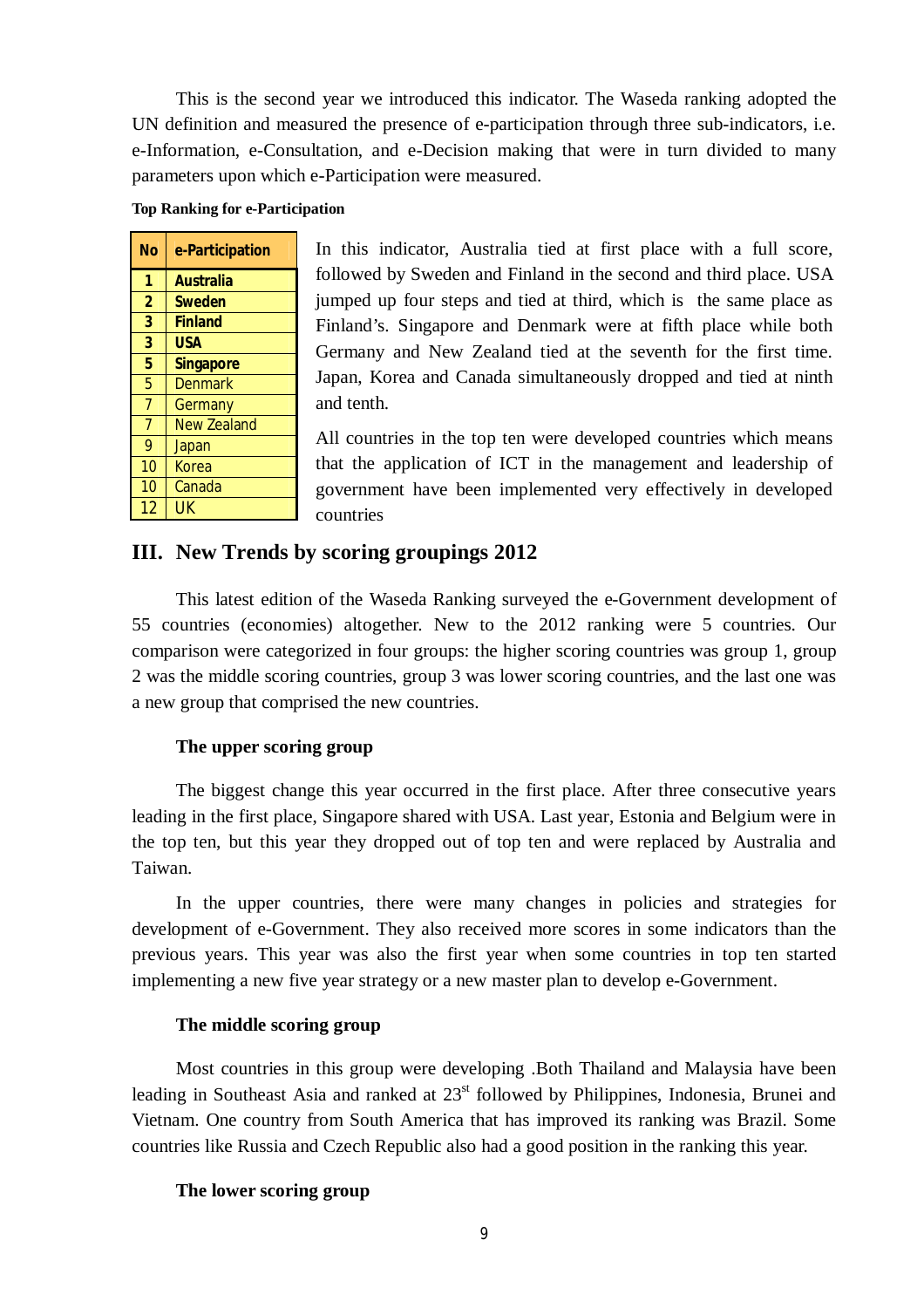This group included countries such as Kazakhstan, Georgia, Pakistan, Iran, and Uzbekistan which were already ranked in the past and also some new countries which were added to the survey for the first time. There were few substantial changes on e-Government promotion activity in any countries in this group, and that could be the reason why they got lower scores

#### **The new entry group**

Compared to last year, we expanded the list with five countries which were Argentina, Cambodia, Nigeria, UAE and Venezuela. In this group only UAE had a very good position in our ranking. This is the first time in the survey, but UAE stood in the middle of the ranking and tied at  $26<sup>th</sup>$  place. According to our survey, they had the national e-Government strategy which clearly states an agency or group of agencies which supervise/coordinate the e-Government strategy implementation and well-defined targets as well as a time-line for execution of targets.

Venezuela stood at the  $43<sup>th</sup>$  place in the ranking, higher than Peru, the other countries from South America. Argentina tied at the  $46<sup>th</sup>$  place and fell to the bottom in the group of South America countries. Cambodia and Nigeria were also ranked the first time in our survey. They did not have a dynamic strategy or master plan to develop e-Government or Government CIO.

## **IV. Ranking by APEC, OECD and population size**

| <b>APEC Member</b> |                            |              |  | <b>APEC Member</b> |                       |              |  | <b>APEC Member</b> |                       |              |  |
|--------------------|----------------------------|--------------|--|--------------------|-----------------------|--------------|--|--------------------|-----------------------|--------------|--|
| <b>No</b>          | <b>Countries name</b>      | <b>Score</b> |  | <b>No</b>          | <b>Countries name</b> | <b>Score</b> |  | <b>No</b>          | <b>Countries name</b> | <b>Score</b> |  |
| 1                  | Singapore                  | 93.8         |  | 8                  | New Zealand           | 76.7         |  | 15                 | Indonesia             | 56.2         |  |
|                    | <b>USA</b>                 | 93.8         |  | 9                  | Thailand              | 67.1         |  | 16                 | Russia                | 53.4         |  |
| 3                  | Korea                      | 91.5         |  | 9                  | Malaysia              | 67.1         |  | 17                 | <b>Brunei</b>         | 52.1         |  |
| 4                  | Australia                  | 82.8         |  | 11                 | Mexico                | 66.3         |  | 17                 | Vietnam               | 52.1         |  |
| 5                  | Japan                      | 81.5         |  | 12                 | Hong Kong             | 63.2         |  | 19                 | Chile                 | 48.1         |  |
| 6                  | Canada                     | 80.1         |  | 13                 | China                 | 61.5         |  | 20                 | Peru                  | 46.9         |  |
| 6                  | Chinese Taipei<br>(Taiwan) | 80.1         |  | 14                 | Philippines           | 58.2         |  |                    |                       |              |  |

#### **1. Ranking for the economies in APEC group**

#### **Table 4: APEC e-Government ranking**

This year was the first time we divided the countries based on the international organization group (i.e. APEC and OECD group) as well as their population size. In APEC, there are twenty-one country members. The Waseca University e-Government ranking has covered twenty economies in APEC, and only Papua New Guinea was not included in our survey this time.

The three first places in the ranking were taken by the leading economies in APEC. Singapore and USA shared the first place and following them was Korea. Japan tied at the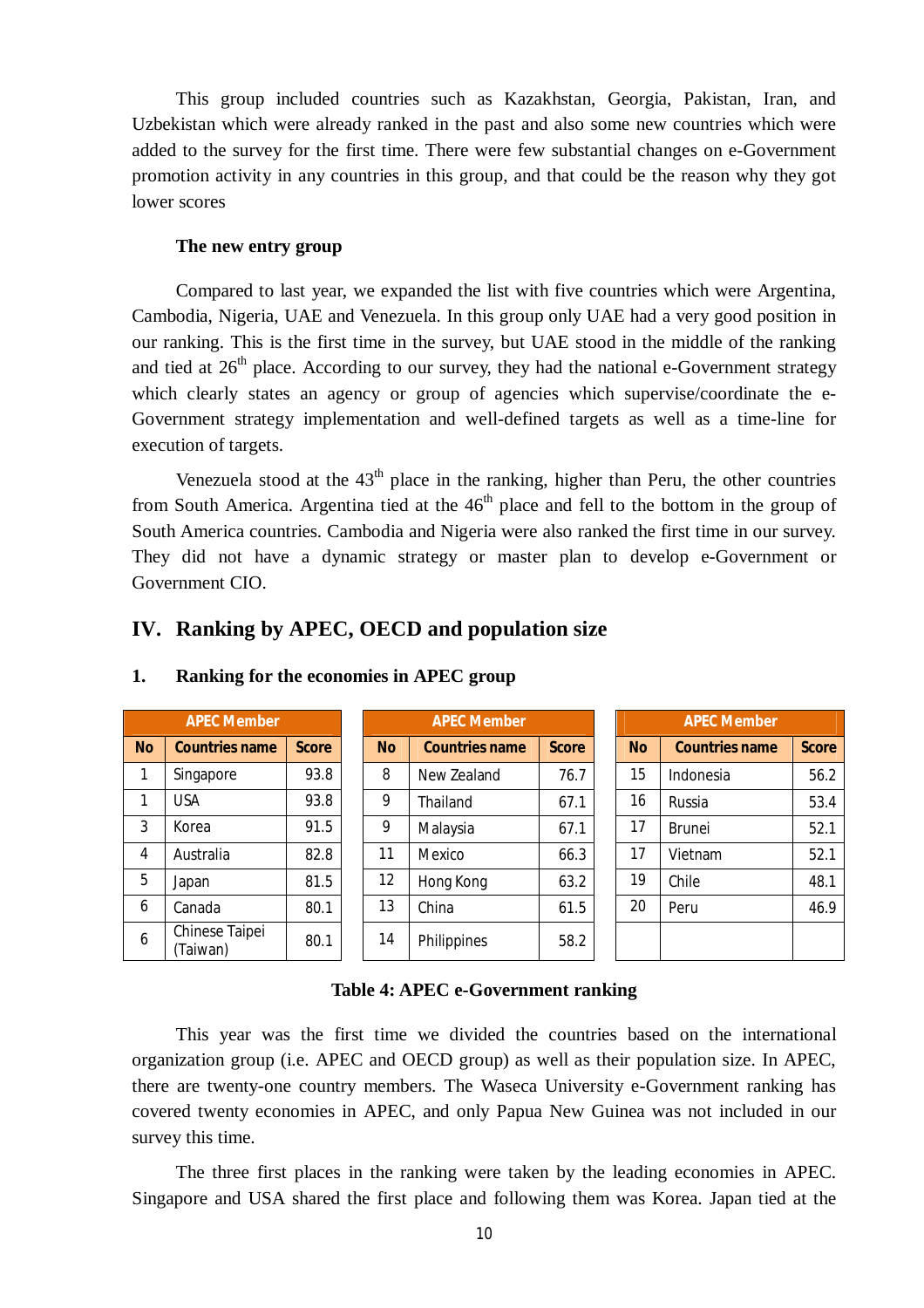fifth place behind Australia. Most economies from Southeast Asia were in the middle of this group ranking. In particular, Malaysia and Thailand shared the ninth place, followed by Hong Kong and Mexico at eleventh and twelfth place. China and Russia were in the group of biggest economies. However, they need to invest more and more in ICT infrastructure as well as to have a master plan in order to develop their e-Government.

The final ranking in this APEC group is displayed in the table 4 above

#### **2. Ranking for the countries in OECD group**

| <b>OECD Member</b> |                       |              |  |  |  |  |  |
|--------------------|-----------------------|--------------|--|--|--|--|--|
| <b>No</b>          | <b>Countries name</b> | <b>Score</b> |  |  |  |  |  |
| 1                  | USA                   | 93.8         |  |  |  |  |  |
| $\overline{2}$     | Korea                 | 91.5         |  |  |  |  |  |
| 3                  | Finland               | 88.7         |  |  |  |  |  |
| 4                  | Denmark               | 86.5         |  |  |  |  |  |
| 5                  | Sweden                | 84.1         |  |  |  |  |  |
| 6                  | Australia             | 82.8         |  |  |  |  |  |
| $\overline{7}$     | Japan                 | 81.5         |  |  |  |  |  |
| 8                  | UК                    | 81           |  |  |  |  |  |
| 9                  | Canada                | 80.1         |  |  |  |  |  |

| <b>OECD Member</b> |                       |              |  | <b>OECD Member</b> |                       |              |  | <b>OECD Member</b> |                       |              |  |
|--------------------|-----------------------|--------------|--|--------------------|-----------------------|--------------|--|--------------------|-----------------------|--------------|--|
| <b>No</b>          | <b>Countries name</b> | <b>Score</b> |  | <b>No</b>          | <b>Countries name</b> | <b>Score</b> |  | <b>No</b>          | <b>Countries name</b> | <b>Score</b> |  |
| $\mathbf{1}$       | <b>USA</b>            | 93.8         |  | 10                 | Germany               | 79.2         |  | 19                 | Portugal              | 68.8         |  |
| 2                  | Korea                 | 91.5         |  | 11                 | New Zealand           | 76.7         |  | 20                 | Spain                 | 67.5         |  |
| 3                  | Finland               | 88.7         |  | 12                 | Belgium               | 75.2         |  | 21<br>Mexico       |                       | 66.3         |  |
| 4                  | Denmark               | 86.5         |  | 13                 | Norway                | 73.5         |  | 22                 | <b>Israel</b>         | 65.3         |  |
| 5                  | Sweden                | 84.1         |  | 13                 | Switzerland           | 73.5         |  | 23                 | Czech Republic        | 62.1         |  |
| 6                  | Australia             | 82.8         |  | 15                 | France                | 71.9         |  | 24                 | Turkey                | 61           |  |
| $\overline{7}$     | Japan                 | 81.5         |  | 16                 | Italy                 | 71.3         |  | 25                 | Chile                 | 48.1         |  |
| 8                  | <b>UK</b>             | 81           |  | 17                 | Estonia               | 70.8         |  |                    |                       |              |  |
| 9                  | Canada                | 80.1         |  | 18                 | Netherland            | 69           |  |                    |                       |              |  |

| <b>OECD Member</b> |                       |              |  |  |  |  |  |  |
|--------------------|-----------------------|--------------|--|--|--|--|--|--|
| <b>No</b>          | <b>Countries name</b> | <b>Score</b> |  |  |  |  |  |  |
| 19                 | Portugal              | 68.8         |  |  |  |  |  |  |
| 20                 | Spain                 | 67.5         |  |  |  |  |  |  |
| 21                 | Mexico                | 66.3         |  |  |  |  |  |  |
| 22                 | Israel                | 65.3         |  |  |  |  |  |  |
| 23                 | Czech Republic        | 62.1         |  |  |  |  |  |  |
| 24                 | Turkey                | 61           |  |  |  |  |  |  |
| 25                 | Chile                 | 48.1         |  |  |  |  |  |  |
|                    |                       |              |  |  |  |  |  |  |
|                    |                       |              |  |  |  |  |  |  |

#### **Table 5: OECD e-Government Ranking**

For the OECD countries group, the Waseda University e-Government ranking has covered 25 over 34 country members. Most of the countries, which were not in the list this year, come from Europe. Most OECD members are high-income countries with a "very high" Human Development Index (HDI) and are regarded as developed countries. In e-Government they had good positions in the latest Waseda University e-Government ranking as well as in other rankings.

USA was the country leading in the latest Waseda University e-Government ranking and as a result, it was also the country in the top of OECD in terms of e-Government development. Korea tied at the second and it had the highest position of Asian countries in the ranking. In the third, the fourth and the fifth were the Nordic countries which were Finland, Denmark and Sweden, respectively. These countries had the best ICT network infrastructure. Standing at the sixth was Australia. Japan and Korea were the only countries in Asia in the top ten of this group. Japan stood at the seventh place and also had a high position in many sub-indicators in Waseda University e-Government ranking.

Spain and Portugal, two countries which are situated in the Iberian Peninsula did not have a good position in this ranking. They stood at the  $19<sup>th</sup>$  and  $20<sup>th</sup>$  places. At the lower position of this ranking group were Czech Republic Turkey and Chile. Chile was the developing country in the OECD list which got a low score in all indicators and subindicators. Chile also tied near the bottom of final ranking.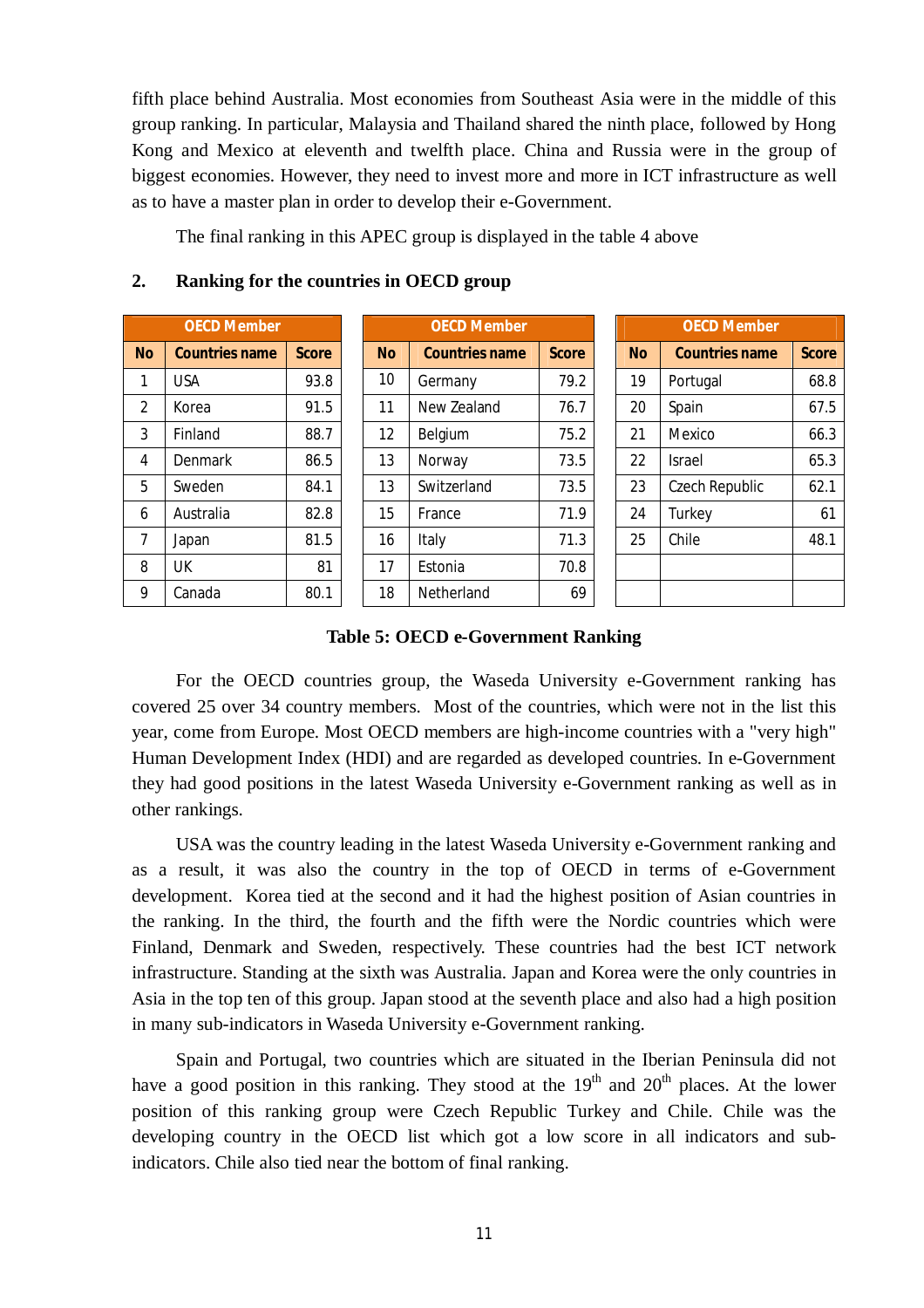|                |                       | <b>Big population countries</b> |              | <b>Big population countries</b> |                       |                                |              |  |  |  |
|----------------|-----------------------|---------------------------------|--------------|---------------------------------|-----------------------|--------------------------------|--------------|--|--|--|
| <b>No</b>      | <b>Countries name</b> | <b>Population</b><br>(million)  | <b>Score</b> | <b>No</b>                       | <b>Countries name</b> | <b>Population</b><br>(million) | <b>Score</b> |  |  |  |
| 1              | <b>USA</b>            | 313.01                          | 93.8         | 12                              | South Africa          | 50.58                          | 57.5         |  |  |  |
| $\overline{2}$ | Japan                 | 127.73                          | 81.5         | 13                              | Indonesia             | 237.64                         | 56.2         |  |  |  |
| 3              | UK                    | 62.3                            | 81.0         | 14                              | <b>Brazil</b>         | 192.37                         | 55.6         |  |  |  |
| 4              | Germany               | 81.79                           | 79.2         | 15                              | India                 | 1210.19                        | 54.7         |  |  |  |
| 5              | France                | 65.35                           | 71.9         | 16                              | Russia                | 143.03                         | 53.4         |  |  |  |
| 6              | Italy                 | 60.75                           | 71.3         | 17                              | Vietnam               | 87.84                          | 52.1         |  |  |  |
| 7              | Thailand              | 65.92                           | 67.1         | 18                              | Pakistan              | 178.69                         | 47.5         |  |  |  |
| 8              | Mexico                | 112.33                          | 66.3         | 19                              | Egypt                 | 81.54                          | 42.1         |  |  |  |
| 9              | China                 | 1339.72                         | 61.5         | 20                              | Iran                  | 76.09                          | 39.0         |  |  |  |
| 10             | Turkey                | 74.72                           | 61.0         | 21                              | Nigeria               | 162.47                         | 38.4         |  |  |  |
| 11             | Philippines           | 91.01                           | 58.2         |                                 |                       |                                |              |  |  |  |

#### **3. Ranking for "over 50 million population" countries**

#### **Table 6: e-Government ranking for big population countries**

In the Waseda University e-Government ranking, we chose twenty-one biggest countries which have over fifty million people. Most countries in this group are developing countries (15/21), and some countries are newly industrialized countries (i.e. Brazil, China, India, Mexico, Philippines, South Africa, Thailand and Turkey). The score gap between the top of developed countries and the top of developing countries was high, about 25 points in the score which means that there was a big gap between developed countries and developing countries in terms of e-Government applications on Government activities.

The countries with large populations had difficulties in implementing e-Government and distributing e-Services to nation-wide all citizens. This is true in the case of China, India, Mexico, Indonesia, Brazil, Russia, Nigeria and also Vietnam.

Six countries in the top of this ranking were developed countries. Despite high population and land area they were still the leading countries in the implementation of e-Government development along with the development of local Government (province, region, department, county, prefecture, district, city, town, borough, municipality and village) and Central Government.

Egypt, Iran and Nigeria were located at the bottom of ranking and had the same place in the final ranking. Most of these countries had few dynamic policy and strategy for development of e-Government, in addition to the population pressure and a lot of other problems needed to be solved for economic development. Consequently, the promotion of e-Government concept is still an open question for these countries.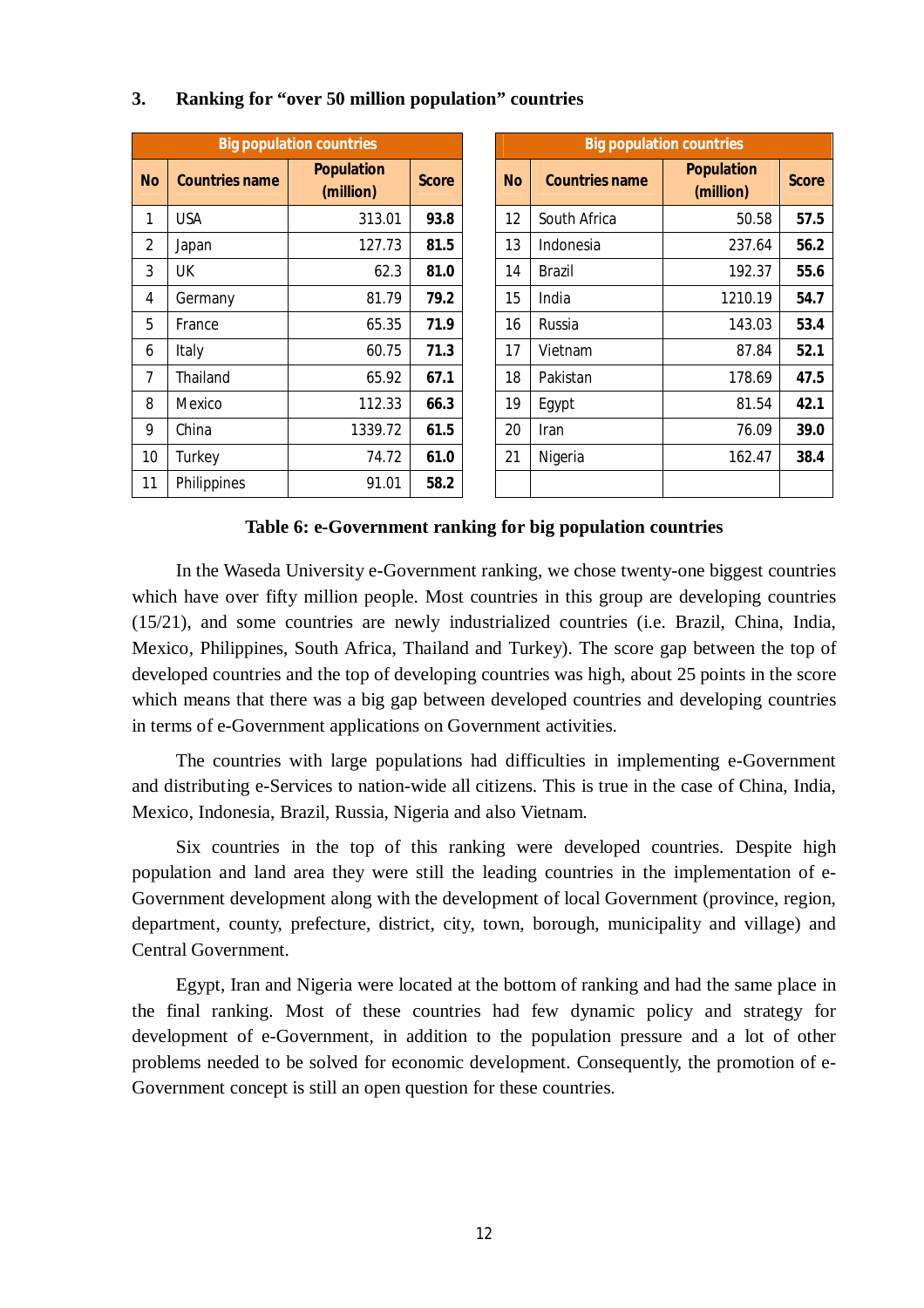| <b>Small population countries</b> |                       |                                |              |  |  |  |  |  |
|-----------------------------------|-----------------------|--------------------------------|--------------|--|--|--|--|--|
| <b>No</b>                         | <b>Countries name</b> | <b>Population</b><br>(million) | <b>Score</b> |  |  |  |  |  |
| 1                                 | Singapore             | 5.183                          | 93.8         |  |  |  |  |  |
| $\overline{2}$                    | Finland               | 5.404                          | 88.7         |  |  |  |  |  |
| 3                                 | Denmark               | 5.579                          | 86.5         |  |  |  |  |  |
| 4                                 | Sweden                | 9.476                          | 84.1         |  |  |  |  |  |
| 5                                 | New Zealand           | 4.438                          | 76.7         |  |  |  |  |  |
| 6                                 | Switzerland           | 7.870                          | 73.5         |  |  |  |  |  |
| 6                                 | Norway                | 4.993                          | 73.5         |  |  |  |  |  |

## **4. Ranking for "less than 10 million population" countries**

| <b>Small population countries</b> |                       |                                |              | <b>Small population countries</b> |                       |                                |  |  |  |
|-----------------------------------|-----------------------|--------------------------------|--------------|-----------------------------------|-----------------------|--------------------------------|--|--|--|
| ١o                                | <b>Countries name</b> | <b>Population</b><br>(million) | <b>Score</b> | <b>No</b>                         | <b>Countries name</b> | <b>Population</b><br>(million) |  |  |  |
| 1                                 | Singapore             | 5.183                          | 93.8         | 8                                 | Estonia               | 1.340                          |  |  |  |
| 2                                 | Finland               | 5.404                          | 88.7         | 9                                 | <b>Israel</b>         | 7,836                          |  |  |  |
| 3                                 | Denmark               | 5.579                          | 86.5         | 10                                | Hong Kong             | 7.108                          |  |  |  |
| 4                                 | Sweden                | 9.476                          | 84.1         | 11                                | Macau                 | 0.560                          |  |  |  |
| 5                                 | New Zealand           | 4.438                          | 76.7         | 12                                | <b>Brunei</b>         | 0.422                          |  |  |  |
| 6                                 | Switzerland           | 7.870                          | 73.5         | 13                                | <b>UAE</b>            | 8.264                          |  |  |  |
| 6                                 | Norway                | 4.993                          | 73.5         | 14                                | Fiji                  | 0.868                          |  |  |  |

#### **Table 7: e-Government ranking for small population countries**

In this group, we selected 14 countries in which the population is less than ten million people. Almost all countries in the list were developed countries (economies) except UAE and Fiji . Most of the countries which have small population are Nordic countries. They had a high score in terms of e-Government in the ranking. Therefore, it can be said that in the countries having the small population the deployment of e-Government implementation and development could be easier and more effective.

For example, Singapore has implemented e-Government very successful and effectively. This is a special case and the best practice for other countries to learn and apply. Singapore, a city-state, has no local government divisions. In order to monitor and manage its egovernment development better, the Singapore government chose the centralized approach. The government also owns all the central ICT infrastructure, services, and policies in the public service. Thanks to the centralized infrastructure, all e-Services provided by the government can utilize the same security, electronic payment, and data exchange mechanisms. Therefore many countries with small populations can apply this model to implement e-Government rapidly.

## **V. New Trends of e-Government development found from the Survey**

#### **1. Cloud Computing**

Cloud computing is the delivery of computing as a service rather than a product, whereby shared resources, software, and information are provided to computers and other devices as a metered service over a network. Computing clouds provide computation, software, data access, and storage resources without requiring cloud users to know the location and other details of the computing infrastructure.

E-Governance with cloud computing offers integration management with automated problem resolution, manages security end to end, and helps budgeting based on actual usage of data. At the global level, cloud architectures can help government reduce duplicate effort and increase effective utilization of resources. This in turn helps the government to reduce pollution and manage waste effectively. Through cloud computing, e-Government can rapidly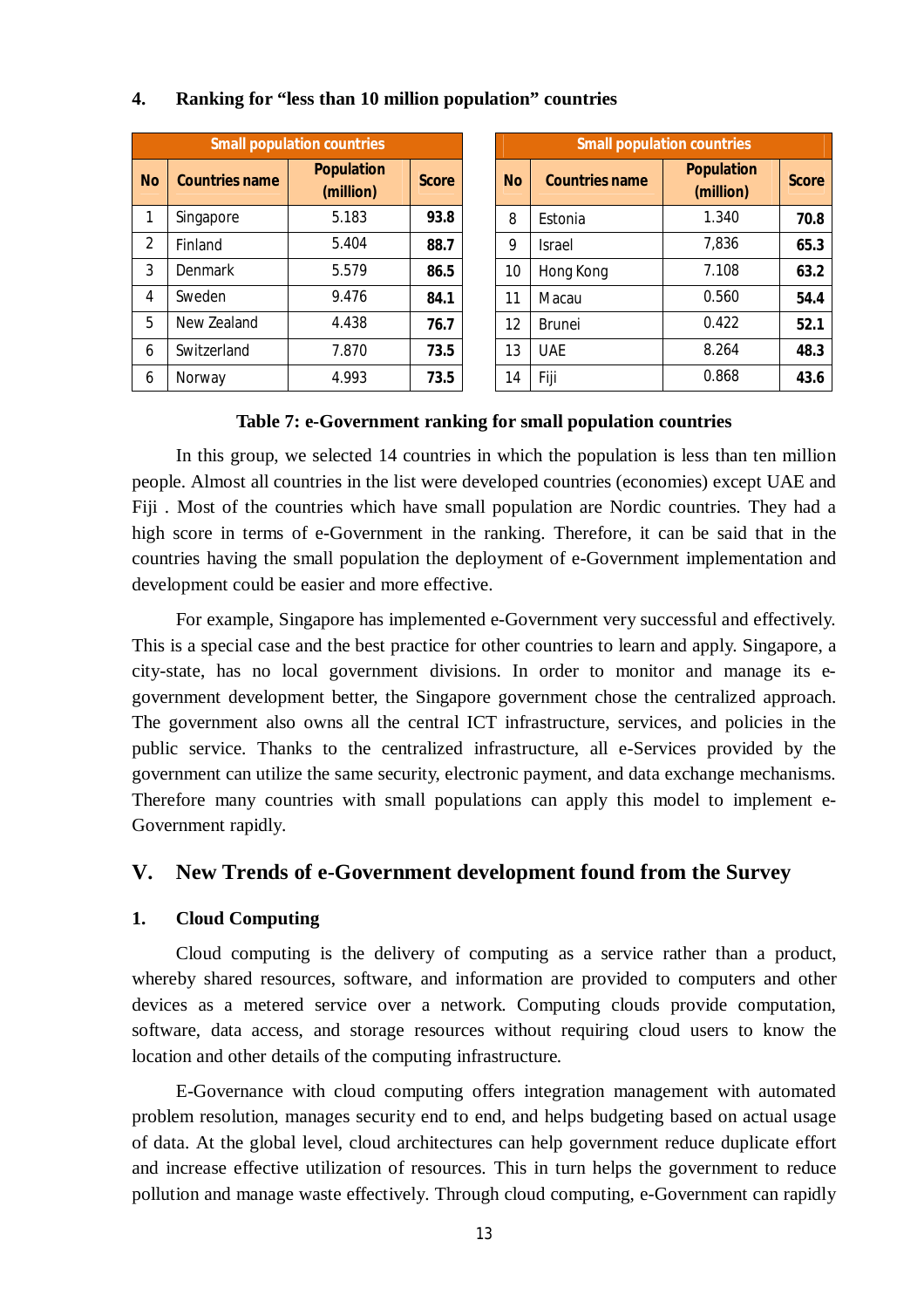deploy applications where the underlying technology components can expand and contract with the natural ebb and flow of the business life cycle.

#### **2. Social Media**

Andreas Kaplan and Michael Haenlein define social media as "a group of Internet-based applications that build on the ideological and technological foundations of Web 2.0, and that allow the creation and exchange of user-generated content." Social media has substantially changed the way that organizations, communities, and individuals communicate. Social media provides a powerful platform to help government communicate directly with constituents and be more visible on the Web.

## **3. Big Data**

Big data is data that exceeds the processing capacity of conventional database systems. The data is too big, moves too fast, or does not fit the structures of database architectures. In information technology, big data consists of datasets that grow so large that they become awkward to work with using on-hand database management tools. Big data is a term applied to data sets whose size is beyond the ability of commonly used software tools to capture, manage, and process within a tolerable elapsed time. Big data sizes are a constantly moving target currently ranging from a few dozen terabytes to many petabytes of data in a single data set.

There are three trends related to this growth in big data – not only contributing to the growth but also providing part of the solution to managing such large datasets in a meaningful way. These trends are:

(1) Mobile: last year smartphones and tablets changed the way that data is generated and collected; via these handsets customers can access real-time data anywhere and anytime,

(2) Social Media, and

(3) The Cloud: this gives stakeholder up-to-date information faster, allowing quicker decision making and a competitive edge and also reduce their data processing times by deploying additional server capacity at busy times.

Government activities can leverage these trends to offer the best services to people through different ways and with a shared database.

#### **4. BCP for disaster management**

A Business Continuity Plan / Disaster Recovery Plan aims to ensure that an organization's critical business functions can continue to be executed in the event of a major disruption or disaster. The organization is more resilient, survives the event and is able to minimize the impacts/damages on its business operations.

In the aftermath of terrorism and recent natural disasters such as the earthquake in Japan on 11<sup>th</sup> March, 2011 and flooding in Bangkok in October, 2011, the government and businesses have recognized more than ever the need of preparedness for disasters. Companies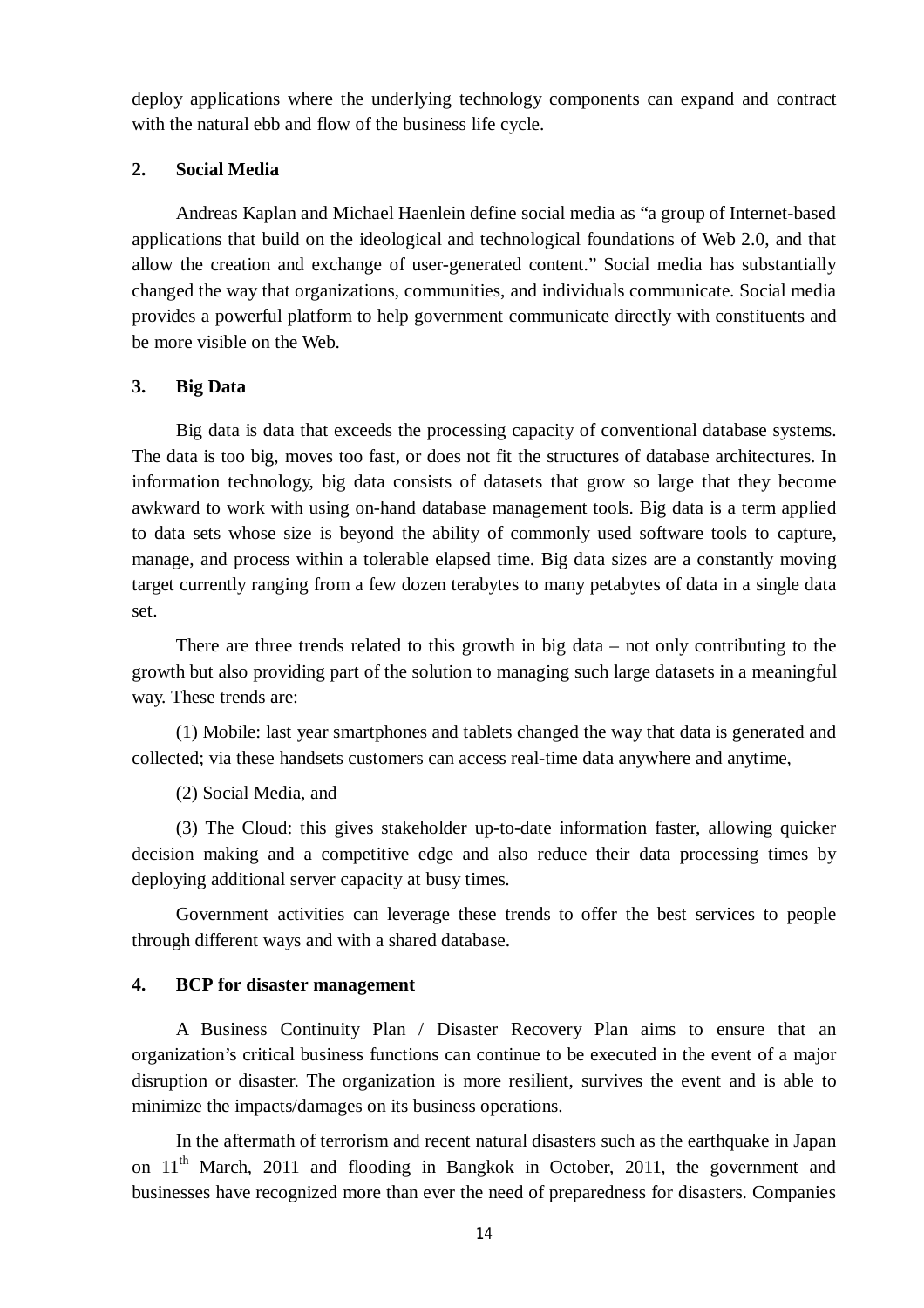are striving to meet the demand for continuous services. With the growth of e-Commerce, e-Government and other factors, system availability expectations are driven toward 24x365. To recover all the activities and databases, it is necessary to prepare BCP for disaster management.

#### **5. Digital Inclusion**

Digital inclusion, like accessibility, is a term that is rarely explicitly defined. Digital Inclusion is concerned with addressing inequalities, where those unable to access technologies are disadvantaged and marginalized in society and therefore digitally excluded. The term is related to activities such as Access and Digital Inclusion, Use and Digital Inclusion, Participation and Digital Inclusion, and Empowerment and Digital Inclusion.

Regarding the e-Government concept, Digital Inclusion means both inclusive ICT and the use of ICT to achieve wider inclusion objectives. It focuses on the participation of all individuals and communities in all aspects of the information society.

#### **6. Cyber Security**

Cyber-attacks are seriously concerned with e-Government security in any countries. Cyber security can simply be defined as security measures being applied to computers to provide a desired level of protection. E-Government operations are increasing with citizen demand for timely and cost effective services. Security associated with individual systems is similar to many e-Commerce solutions. The span of control of e-Government and its impact across a community defines a system that is more than a sum of individual systems. E-Government faces the same challenges that faced e-Business in private sector.

#### **7. Mobile government**

Mobile government, sometimes referred to as m-Government, is the extension of e-Government to mobile platforms, as well as the strategic use of government services and applications which are only possible using cellular/mobile telephones, laptop computers, personal digital assistants (PDAs) and wireless internet infrastructure.

Mobility is no longer a technological revolution. It is more about how businesses and governments can provide a better social infrastructure through mobile applications and services. Adoption of mobility, therefore, is an indispensable asset for the public sector in meeting the demands of citizens. While e-Government was an important step taken by many governments, provision of services through mobile technologies is now becoming compulsory. M-Government emerges as the next big wave in the process of ICT use in the public sector even if supplemented activities to e-Government. Mobile Government is primarily concerned with the study of these major social and technological changes in the public sector

#### **8. ICT applications for Ageing Society**

One of the problems that many countries are facing today is the aging population i.e. increase in the proportion of older people (Japan is a typical example) which requires bigger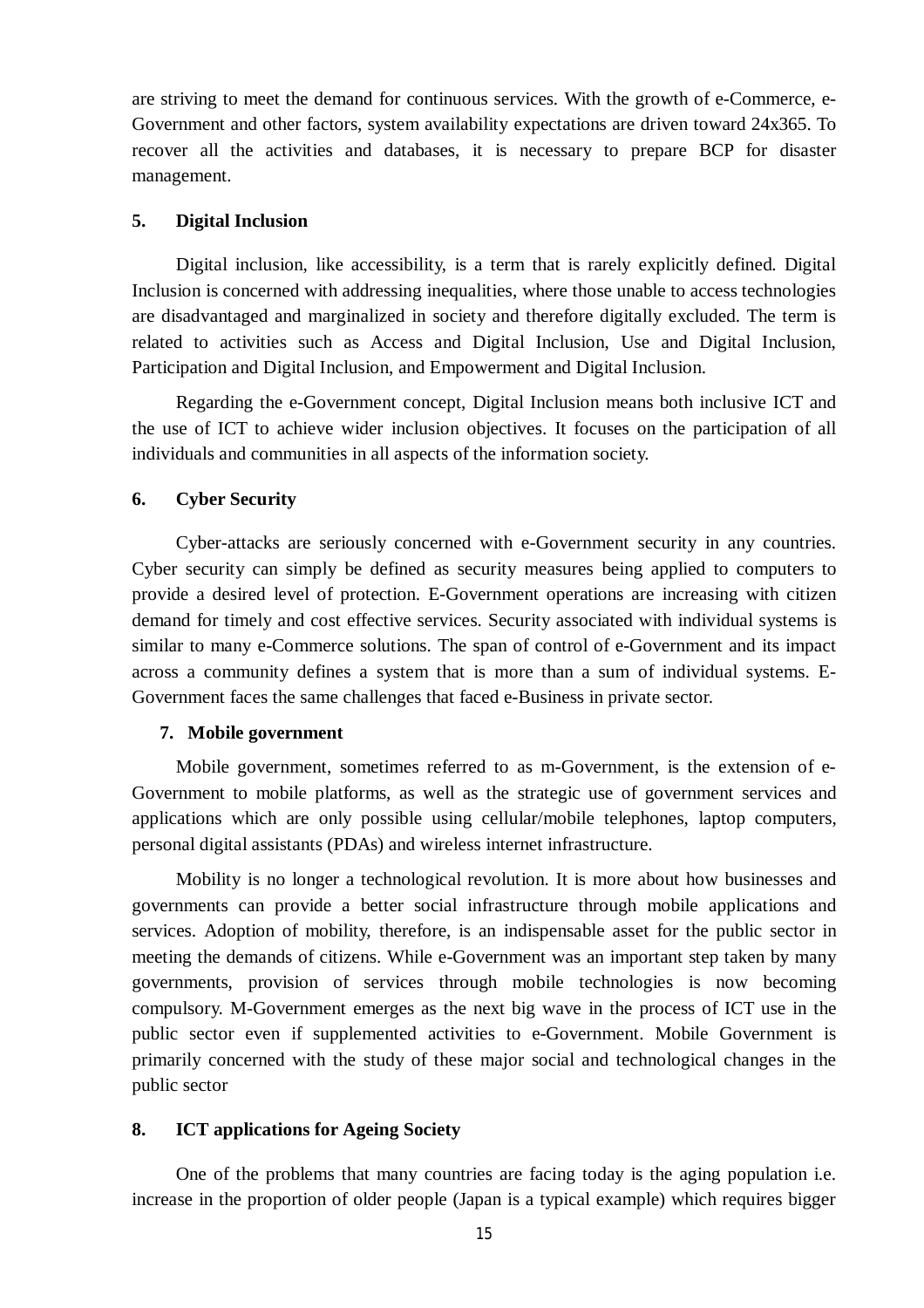funds for social welfare and the support of government. In this regard, ICT can be applied to solve the issues caused by a rapidly ageing population even in the global context. For instance, ICT can help in providing new and flexible learning opportunities, which connect senior people to each other and to younger generations.

Through our past 8-year research, we found that the ICT application for Ageing Society is becoming extremely important. Furthermore, it is an opportunity which must be taken by government in order to have a general solution to fully apply ICT in this issue.

## **VI. New trends of e-Government activities in the world**

#### **1. EU adopts e-Government action plan 2011-2015**

In 2011 the European Commission issued the action plan for citizens and businesses in 2011 – 2015. The action plan focuses on improving their movement in the internal market of the  $21<sup>st</sup>$  Century. It also contributes to knowledge-based, sustainable and inclusive economy for the European Union as set forth in the Europe 2020 strategy. The main mission is to optimize the conditions for development of cross-border e-Government services. This includes the development of an environment which promotes interoperability of systems and key enablers. The major issues have been discussed in this plan:

**Pre-conditions for developing e-Government:** set up security infrastructure such as revision of the e-Signature Directive for cross-border e-Authorization systems and apply emerging technology and paradigms in the public sector.

**Efficiency and Effectiveness of Government Administrations:** contain reduction of administrative burdens and introduce an e-Government agenda

**User Empowerment:** the key characteristic of a new generation of e-Government services.

**Internal Markets:** e-Government should support the further construction of the digital single market for delivery of cross-border services and the transmission of mobility for citizens involved in the transferability of public services.

#### **2. Plans for UN e-Government rankings survey 2012**

The United Nations e-Government Survey is prepared by the Division for Public Administration and Development to support Member States' effort in e-Government and ICTs for social-economic development. The survey focuses on the indicators e-Information and e-Services, Telecommunications infrastructure and human capital endowment

The survey highlights the strategies, tools and best practices developed and practiced by pioneering countries and taps on the collective wisdom of global strategists and practitioners in how they leverage e-Government to better serve the public.

In this context, the Survey 2012 will focus on the role of e-Government in sustainable development, including the promotion of social equity, economic growth and environmental protection. The Survey will review the following: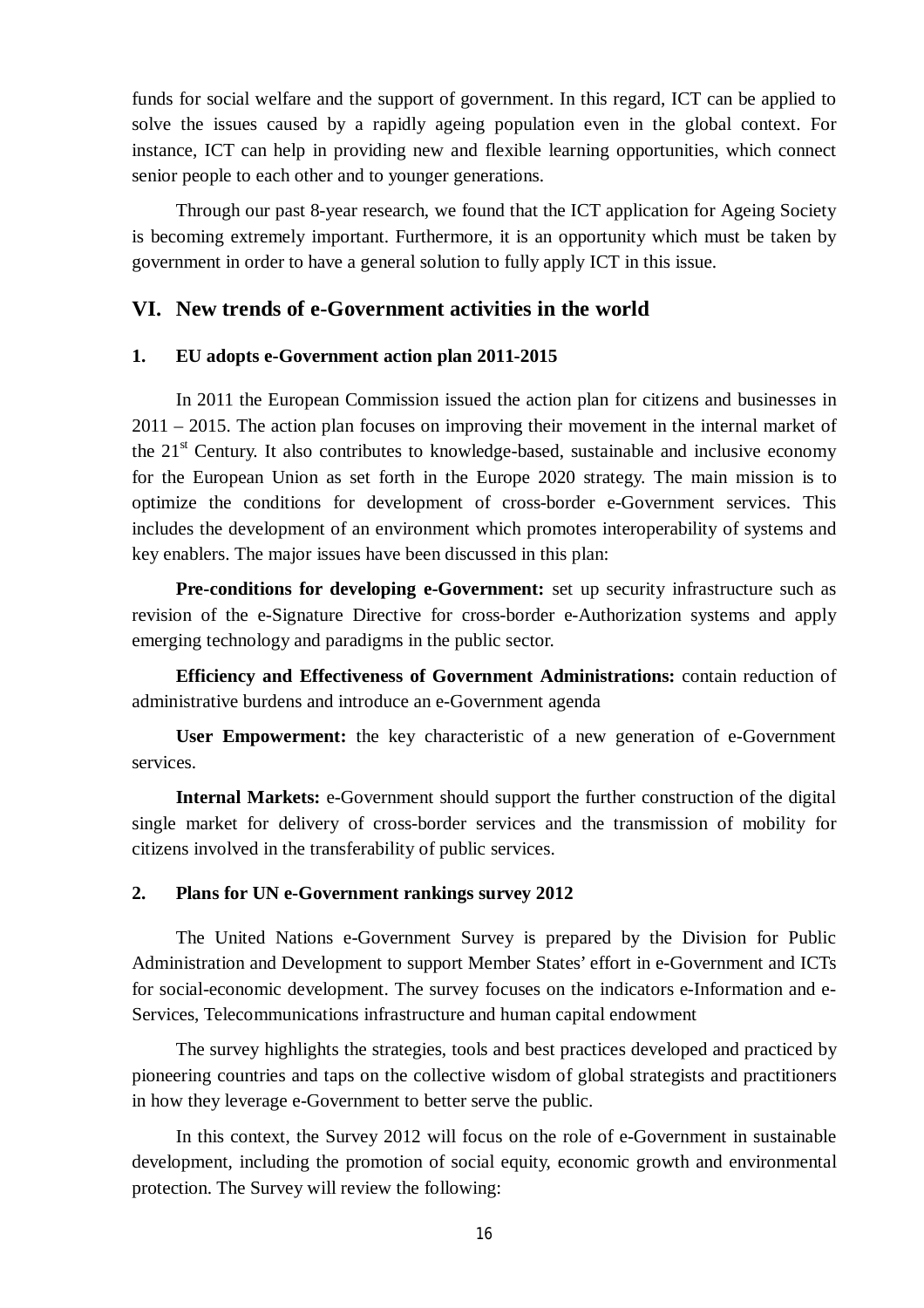- The importance of the government approach and integrated online service delivery
- The use of e-Government to provide information and services to citizens on environment-related issues
- E-Infrastructure and its increasing role in bridging the digital divide, with a particular emphasis on the provision of effective online services.
- The increasing emphasis on service usage and citizen satisfaction
- Multi-chance service delivery.

## **3. ASEAN CIO Forum**

ASEAN government agencies have acknowledged that ICT will continue to drive all aspects of nation building in the next few decades. They are committed to riding on the trends of technology and innovation of the next ten years. ASEAN has nearly 600 million people but many people still do not have access to ICT. As ASEAN marked 11 years of cooperation in the ICT sector, it is predicted that ASEAN will become a single community in 2015, and concluded many industries have already embarked on their plans, strategy, business models and practical approaches to prepare for this new dimension. CIO16 acknowledged ICT as a pivotal focus in embracing and empowering people to prepare for this transformation.

The 1<sup>st</sup> ASEAN CIO Forum is organized in Bangkok in April 2012 and supported by the Ministry of ICT in Thailand, Association of Southeast Asian Nations, and co-planned by the CIO16 Association of Thailand. The goal of this forum is to tie possible relationships in both critical sectors of public and private to drive all business intentions, building pillars and pushing for adoption to support ASEAN economy, communities and competitiveness

#### **4. International Academy of CIO**

The International Academy of CIO (IAC) is an organization which objectives are to conduct studies of various issues, to pursue the universality of knowledge, and to advance applied theory in the field of CIO. These objectives include the following:

- Establishing academic standards based on the research on social phenomena relating to ICT by elucidating the gradual process of its causes and effect, social and technical relations, as well as the framework between the society and ICT on this Information Age
- Facilitating the exchange of information and ideas among Academy members, professionals and individuals in academic, business and government professions who are highly concerned with issues related to CIO
- Fostering the development of best practices in CIO and CIO Councils with the goal of furthering good e-Government and
- Introducing a global standard of the CIO model by uniting academic resources with practical case studies to strengthen and enhance international competitiveness of the industry for the new Information Age